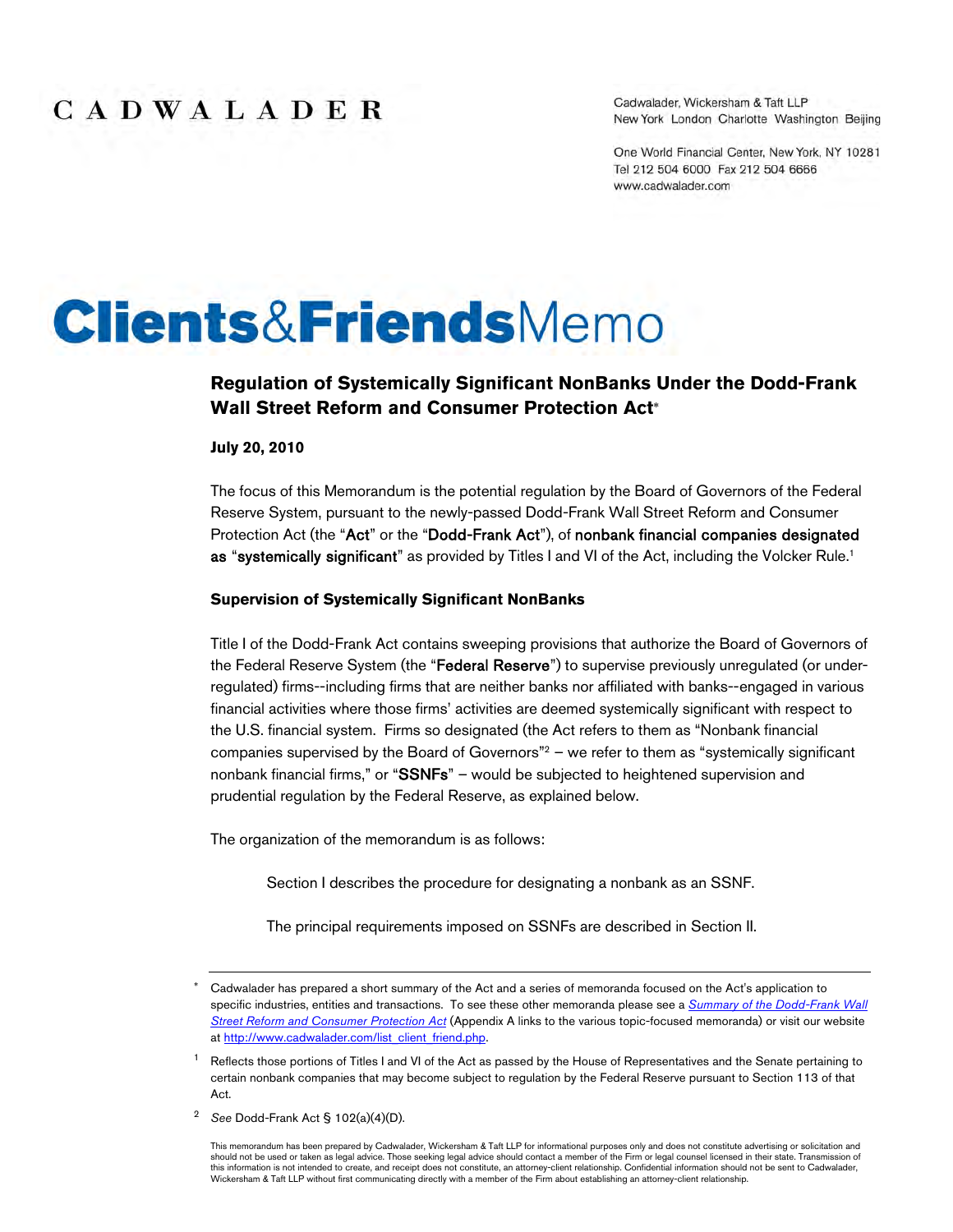### **Clients&FriendsMemo**

Section III sets out the shift in authority over certain investment bank holding companies from the SEC to the Federal Reserve.

Section IV describes the application of "Growth Limits" to SSNFs.

Finally, Section V describes the application of "Volcker Rule" to SSNFs.

#### I. Creation of the FSOC; Procedure and Criteria for Designation of a Nonbank as an SSNF

*Creation of the FSOC.* Title I of the Act establishes the Financial Stability Oversight Council ("FSOC"), whose voting members include each of the heads of the Federal Reserve, OCC, Bureau of Consumer Financial Protection ("BCFP"), CFTC, SEC, FDIC, Federal Housing Finance Agency ("FHFA"), and National Credit Union Administration ("NCUA"), as well as an independent member appointed by the President.<sup>3</sup> The FSOC has general authority to issue recommendations to the "primary financial regulatory agencies"<sup>4</sup> regarding heightened standards and safeguards as to the conduct of financial activities that "create or increase the risk of significant liquidity, credit, or other problems spreading among bank holding companies ("BHCs") and nonbank financial companies, financial markets of the United States, or low-income, minority, or underserved communities."<sup>5</sup> The primary regulatory agencies are generally obligated to implement an FSOC recommendation by rule within ninety days.<sup>6</sup>

*Process for Designation as Systemically Significant.* The most significant power that the FSOC will exercise directly, rather than through "recommendations," is to designate a nonbank firm an "SSNF." The FSOC is empowered to impose such a designation if it finds that (i) the nonbank firm is "predominantly engaged" in activities that are "financial in nature" under Section 4(k) of the Bank Holding Company Act (the "BHC Act"); and (ii) "material financial distress at the nonbank financial company, or the nature, scope, size, scale, concentration, interconnectedness, or mix of the

<sup>3</sup> *See* Dodd-Frank Act § 111. Title I also establishes the Office of Financial Research ("OFiR"), which is generally tasked with facilitating the management of data that the FSOC collects in connection with FSOC reporting requirements imposed on SSNFs under Section 116. *See* Dodd-Frank Act § 152.

<sup>&</sup>lt;sup>4</sup> Note that "primary financial regulatory agency" is a defined term referring, generally, to the federal or state regulatory authority having "primary" supervisory jurisdiction over an entity. *See* Dodd-Frank Act § 2(12). Note also that the various titles of the legislation contain variations on this defined term, and each variation operates to confer jurisdiction with respect to certain activities on one or another "primary" regulatory agency.

<sup>5</sup> *See* Dodd-Frank Act § 120.

<sup>6</sup> *See* Dodd-Frank Act § 120(c)(2).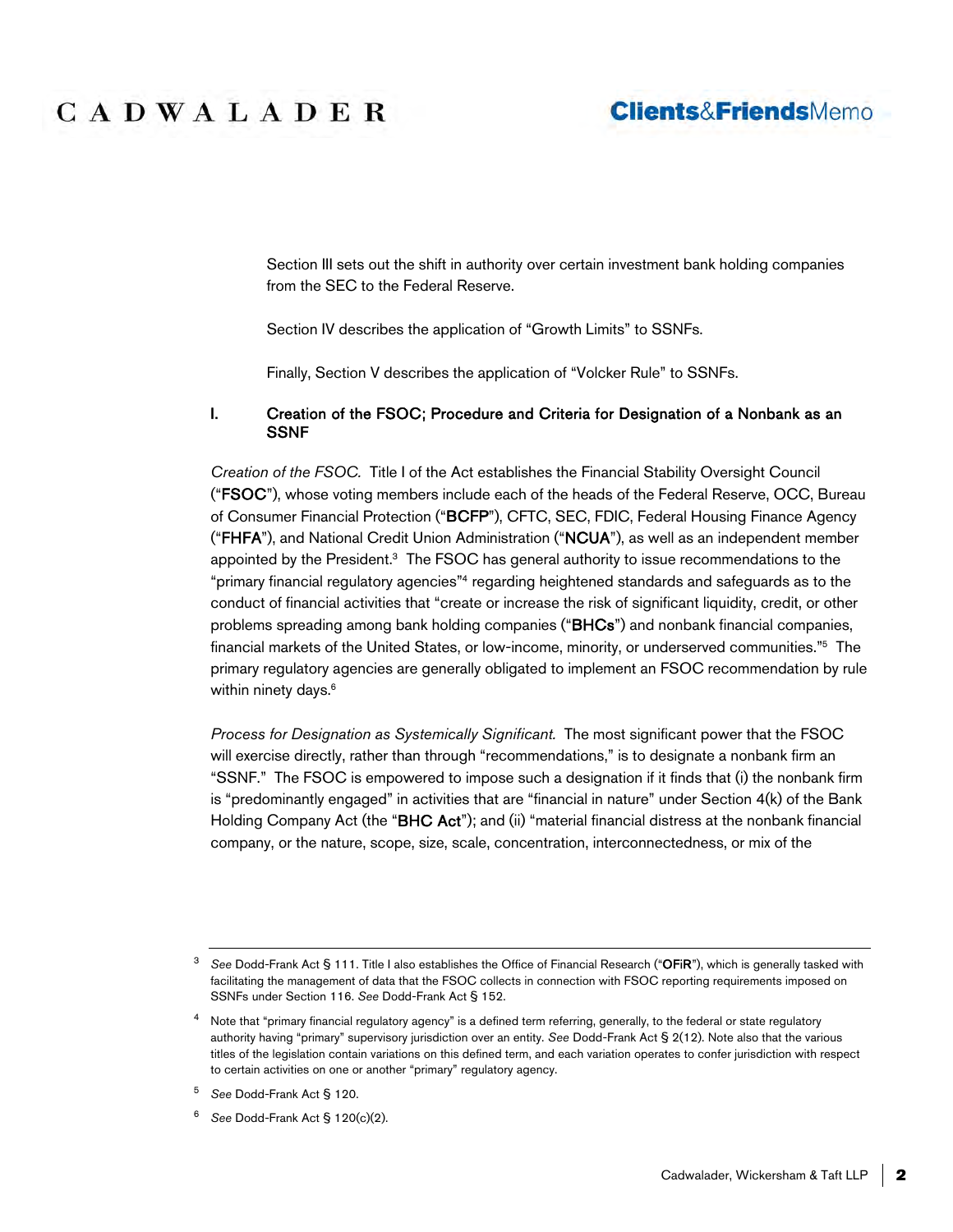### **Clients&FriendsMemo**

activities of the nonbank financial company, could pose a threat to the financial stability of the United States."<sup>7</sup>

A nonbank firm is deemed "predominantly engaged" in activities that are "financial in nature"<sup>8</sup> if such activities (i) contribute 85% or more of annual gross revenues of the firm, or (ii) account for 85% or more of the firm's total consolidated assets.<sup>9</sup> SSNF designation can be applied to foreign firms if such firm's US operations are deemed significant.<sup>10</sup> Further, a subsidiary may be designated a SSNF even if the parent company is not, which means that the calculation of the 85% test is not required to be made at the ultimate parent level. Thus, the population of entities that could potentially be designated as SSNFs is extremely large.<sup>11</sup>

<sup>7</sup> *See* Dodd-Frank Act § 113; *see also Some Concerns with the Regulation of Large Nonbank Holding Companies* (Cadwalader, June 3, 2010), *available at* http://www.cadwalader.com/assets/client\_friend/060310RegLargeNonBankHoldingCos.pdf.

- lending
- trust and safekeeping activities
- securitization of assets
- merchant banking
- underwriting and dealing in securities
- mutual fund activities
- check cashing and money transmitting
- insurance agency and underwriting
- investment advisory services
- "finder" activities
- activities permissible for a BHC outside of the United States and which the Federal Reserve has determined is "usual in connection with the transaction of banking" abroad (such as management consulting, general data processing, and travel agency), and
- activities that are "closely related to banking" under Section 4(c)(8) of the BHC Act, including: servicing loans; real estate and personal property appraising; arranging commercial real estate equity financing; real estate settlement servicing; leasing personal or real property; check guaranty services; credit bureau services; collection agency services; acquiring debt in default; asset management, servicing, and collection activities; management consulting and counseling activities; employee benefits consulting services; career counseling services; courier services; printing and selling certain encoded items; and data processing services.
- <sup>9</sup> *See* Dodd-Frank Act § 102(a)(6).
- <sup>10</sup> *See* Dodd-Frank Act §113(i). The FSOC must consult with the appropriate foreign regulatory authorities when designating foreign firms SSNFs.
- <sup>11</sup> Note that an insurer may be designated an SSNF. For a discussion of the provisions of Title V specifically applicable to insurers, see the Memorandum entitled *Insurance Reforms under the Dodd-Frank Wall Street Reform and Consumer Protection Act*.

<sup>8</sup> *See* Dodd-Frank Act § 163(b). The Gramm-Leach-Bliley Act of 1999 established the category of activities that are "financial in nature." *See* BHC Act Section 4(k) (12 U.S.C. § 1843(k)). Generally, "financial in nature" activities include such additional activities that are permissible for a bank holding company ("BHC") that qualifies as and has elected to become a "financial holding company" ("FHC"). "Financial in nature" encompasses a fairly sweeping list of activities, some of which would seem unlikely to be fundamental to the financial stability of the United States, including: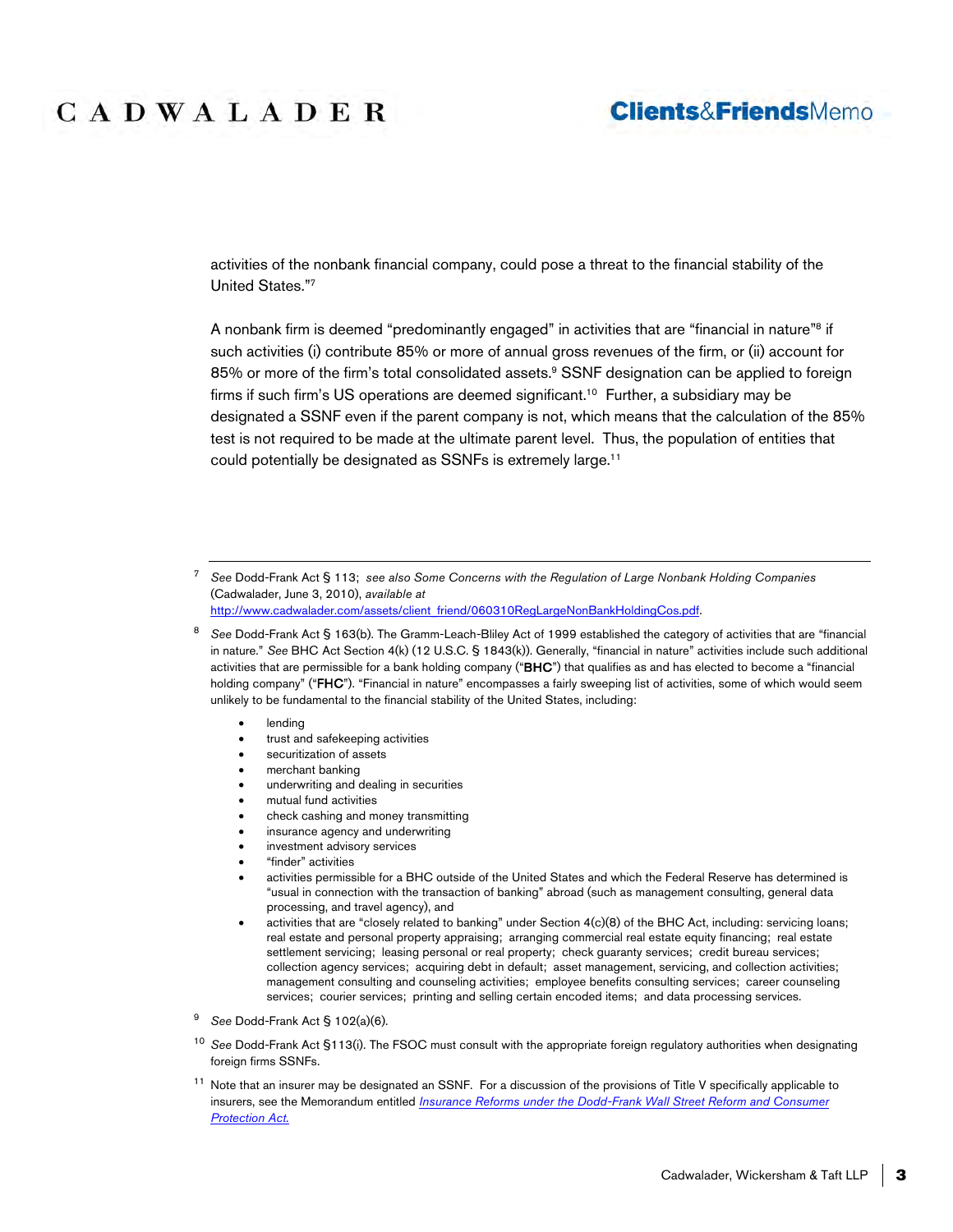### **Clients&FriendsMemo**

*SSNF Criteria.* When deciding whether to designate a firm as an SSNF, the FSOC must consider a series of factors, including:

- leverage;
- off-balance-sheet exposures;
- transactions and relationships with other significant firms;
- the importance of the firm as a source of credit and liquidity for the United States financial system;
- the importance of the firm as a source of credit for low-income, minority, or underserved communities in the United States;
- whether the firm is a manager rather than owner of assets;
- the nature, scope, size, scale, concentration, interconnectedness, and mix of the activities of the company;
- whether the firm is subject to prudential standards on a consolidated basis in its home country; or already regulated by a U.S. financial regulatory agency;
- the amount and nature of the firm's U.S. financial assets:
- how the firm funds its operations.

The FSOC must notify a firm of its determination and provide the firm an opportunity for a hearing to contest its findings.<sup>12</sup> In the event of an unsuccessful contest (we assume most firms will contest designation as an SSNF given the substantial burdens that will follow from it), the judicial recourse afforded the designated firm is limited. The firm may appeal the determination in federal district court, but the court may only overturn the FSOC's determination if it finds the determination

<sup>12</sup> *See* Dodd-Frank Act § 113(e).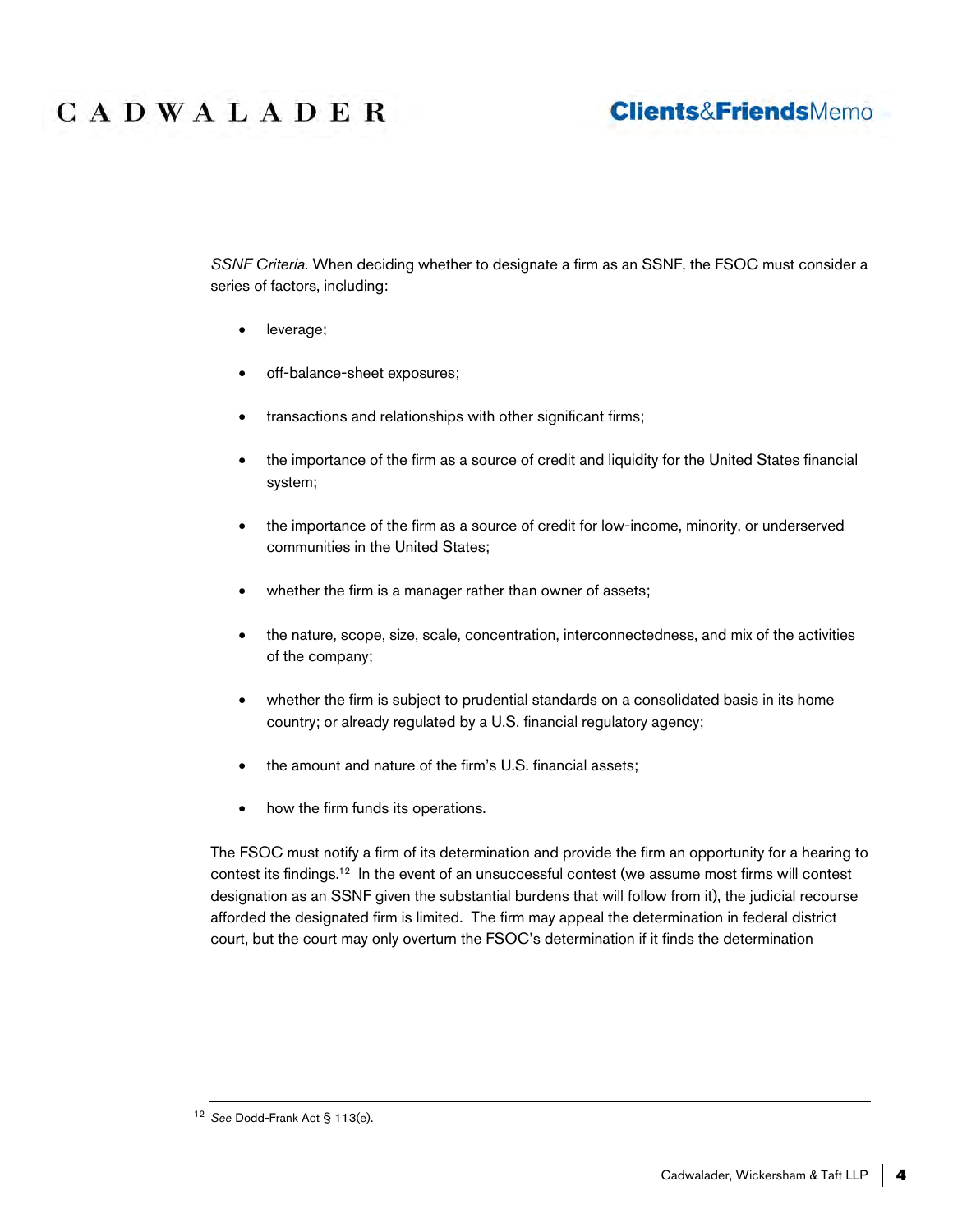### **Clients&FriendsMemo**

"arbitrary and capricious."<sup>13</sup> Designated firms must register with the Federal Reserve within 180 days after receiving a final FSOC determination.<sup>14</sup>

#### II. Requirements Imposed on Nonbanks Designated as SSNFs

*Mandatory Heightened Prudential Standards.* SSNFs will be required to comply with "prudential standards" that would be stricter than those imposed on existing banks and BHCs. Certain "prudential standards" *must* be adopted by rule, including:

- Risk-based capital and leverage requirements;<sup>15</sup>
- Liquidity requirements;<sup>16</sup>
- Risk management requirements, including the establishment of board-level "risk committees";<sup>17</sup>

- <sup>14</sup> *See* Dodd-Frank Act § 114.
- <sup>15</sup> Although the leverage ratio requirement is to be defined in the Federal Reserve rulemaking, the Federal Reserve is required to apply a debt-to-equity ratio limit of 15-to-1 for SSNFs that are found to pose a "grave" threat to U.S. financial stability. In addition, any leverage or risk-based capital provisions adopted by the Federal Reserve must require that certain "offbalance-sheet activities" must be included in the capital computations. "Off-balance-sheet activity" means an existing liability of a company that is not currently a balance sheet liability, but may become one upon the happening of some future event, including the following transactions, to the extent that they may create a liability:
	- Direct credit substitutes in which a bank substitutes its own credit for a third party, including standby letters of credit.
	- Irrevocable letters of credit that guarantee repayment of commercial paper or tax-exempt securities.
	- Risk participations in bankers' acceptances.
	- Sale and repurchase agreements.
	- Asset sales with recourse against the seller.
	- Interest rate swaps.
	- Credit swaps.
	- Commodities contracts.
	- Forward contracts.
	- Securities contracts.
	- Such other activities or transactions as the Federal Reserve may, by rule, define.

Dodd-Frank Act § 165(j), (k).

- $16$  Dodd-Frank Act § 165(b)(1)(A)(ii).
- <sup>17</sup> Dodd-Frank Act § 165(b)(1)(A)(iii). The Dodd-Frank Act states that publicly traded SSNFs *must* establish a risk committee within one year after becoming an SSNF. Dodd-Frank Act § 165(h).

<sup>13</sup> *See* Dodd-Frank Act § 113(h). Note that the Act requires the Federal Reserve to issue regulations that provide a "safe harbor" from designation as an SSNF for certain "types or classes" of nonbank financial companies. *See* Dodd-Frank Act § 170.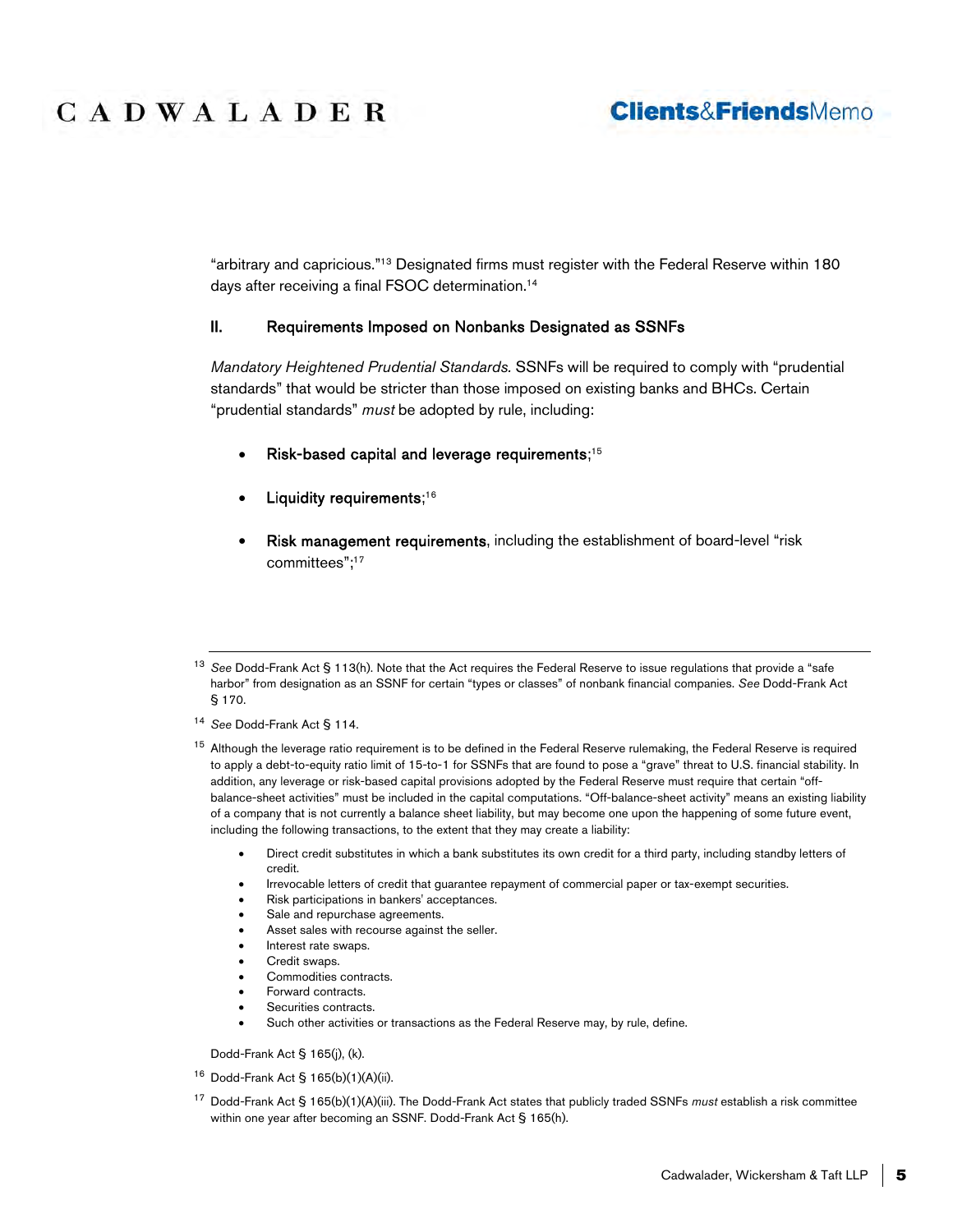### **Clients&FriendsMemo**

- Resolution plan (or "living will") requirements, including the obligation of the SSNF to report periodically to the Federal Reserve, the FSOC, and the FDIC its plan for its own "rapid and orderly resolution in the event of material financial distress or failure";<sup>18</sup>
- Periodic credit exposure reporting requirements, including reports of exposures *to or from* other SSNFs or BHCs with assets of \$50 billion or more ("Large BHCs"); <sup>19</sup> and
- Concentration limits.<sup>20</sup>

*Potential Heightened Prudential Standards.* In addition, the Federal Reserve *may*, but is not *required* to, adopt prudential standards relating to:

- Contingent capital requirements, including the requirement that SSNFs hold a minimum amount of contingent capital that is convertible into equity in times of financial stress;<sup>21</sup>
- Short-term debt limits, to be calculated as a percentage of the SSNF's capital and surplus;<sup>22</sup>
- Enhanced public disclosures;<sup>23</sup> and

- all extensions of credit to the company, including loans, deposits, and lines of credit;
- all repurchase agreements and reverse repurchase agreements with the company, and all securities borrowing and lending transactions with the company, to the extent that such transactions create credit exposure for the SSNF;
- all guarantees, acceptances, or letters of credit (including endorsement or standby letters of credit) issued on behalf of the company;
- all purchases of or investment in securities issued by the company;
- counterparty credit exposure to the company in connection with a derivative transaction between the company and the SSNF; and
- any other similar transactions that the Federal Reserve, by regulation, determines to be a credit exposure.

Section 165(e) also contains an "attribution rule" similar to that found in Section 23A of the Federal Reserve Act (12 U.S.C. § 371c), such that transactions with one party in which the proceeds of the transaction are ultimately transferred to, or that benefit, a second party are treated as a transaction directly with the second party for purposes of the credit concentration limits. The credit concentration limits (including the 25% cap) are not effective until three years after enactment.

- <sup>21</sup> *See* Dodd-Frank Act § 165(b)(1)(B)(i), (c). However, the Federal Reserve may adopt contingent capital requirements only following the FSOC's completion of its study regarding contingent capital.
- <sup>22</sup> *See* Dodd-Frank Act § 165(b)(1)(B)(ii), (g).
- <sup>23</sup> *See* Dodd-Frank Act § 165(b)(1)(B)(iii), (f).

<sup>18</sup> *See* Dodd-Frank Act § 165(b)(1)(A)(iv), (d)(1).

<sup>19</sup> Dodd-Frank Act § 165(b)(1)(A)(iv), (d)(2).

<sup>&</sup>lt;sup>20</sup> Dodd-Frank Act § 165(b)(1)(A)(v). In addition, the Act provides for a hard credit exposure limit of 25% of capital stock and surplus of the SSNF to any "unaffiliated company." "Credit exposure" is defined as: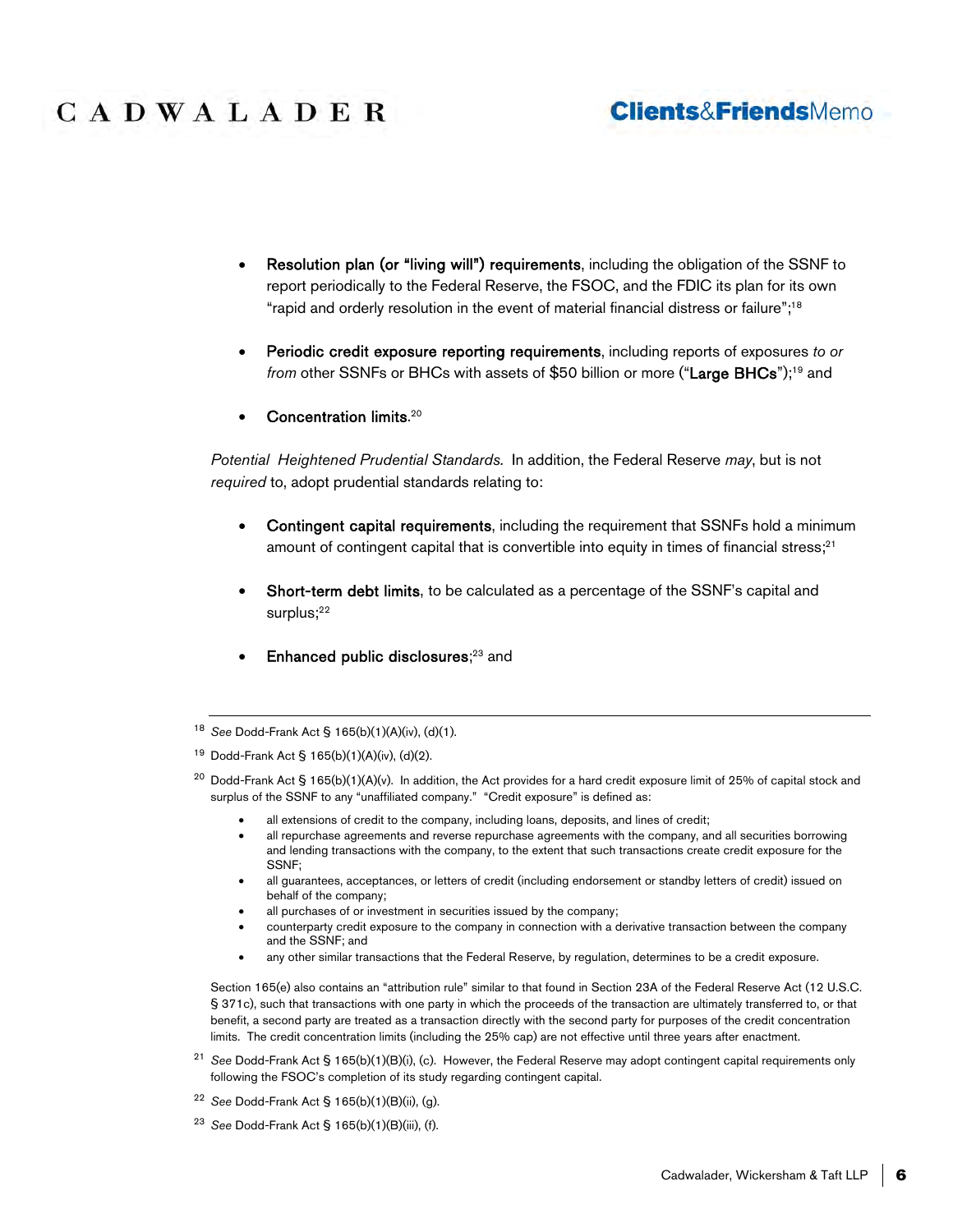### **Clients&FriendsMemo**

 Other prudential standards recommended by the FSOC or deemed appropriate by the Federal Reserve.

*Early Remediation Regulations.* In addition, the Federal Reserve, after consultation with the FSOC and the FDIC, is required to adopt regulations regarding early remediation requirements, involving a series of specific remedial actions to be taken by a SSNF that is experiencing financial distress.<sup>24</sup>

*Reporting.* SSNFs must submit certain reports to the Federal Reserve and FSOC, which in some cases may be duplicates of reports already provided to foreign authorities or other U.S. federal or state regulatory authorities.<sup>25</sup> The reports are intended to keep the Federal Reserve and FSOC informed as to the reporting entity's financial condition, risk control systems, transactions with depository institution subsidiaries (in the case of a banking organization), and "activities and operations [that] could, under adverse circumstances, have the potential to disrupt financial markets or affect the overall financial stability of the United States."

*Examination and Enforcement.* The Act subjects an SSNF and its subsidiaries to Federal Reserve examination authority with respect to (1) the nature of the operations and financial condition of the SSNF and its subsidiaries; (2) the financial, operational, and other risks of the SSNF and its subsidiaries that may pose a threat to the safety and soundness of the SSNF and its subsidiaries or to the financial stability of the United States; (3) the systems for monitoring and controlling such risks; and (4) compliance by the SSNF and its subsidiaries with the requirements of the Act.<sup>26</sup> The Federal Reserve is also granted authority to issue cease-and-desist orders against an SSNF for engaging in unsafe and unsound practices.<sup>27</sup> In addition, if the Federal Reserve determines that the primary financial regulatory agency having supervisory authority over a functionally regulated subsidiary of an SSNF has not done enough to force the subsidiary to cease the unsafe and unsound practice, the Federal Reserve may initiate enforcement action against the subsidiary as if

<sup>25</sup> *See* Dodd-Frank Act §§ 116(b); 161(c).

<sup>26</sup> *See* Dodd-Frank Act §161(b) (subjecting SSNFs to Federal Reserve examination).

<sup>24</sup> *See* Dodd-Frank Act § 166 (mandatory and subject to Federal Reserve rulemaking). Early remediation regulations issued by the Federal Reserve are likely to generally resemble the FDIC's "prompt corrective action" requirements. The Federal Deposit Insurance Corporation Improvement Act of 1991 ("FDICIA") mandated that banking regulators take "prompt corrective action" ("PCA") when an institution's capitalization rating falls below the top two capitalization categories. *See* 12 U.S.C. § 1831o. PCA may include an increase in the monitoring of the institution, requiring the institution to raise more capital, requiring the institution to merge with a more highly capitalized institution, or closure of the institution. Similarly, the Federal Reserve's early remediation regulations must establish requirements for (i) limits on capital distributions, acquisitions, and asset growth; (ii) capital restoration plan and capital-raising requirements; (iii) limits on transactions with affiliates; (iv) management changes; and (v) asset sales. Dodd-Frank Act § 166(c).

<sup>27</sup> *See* Dodd-Frank Act §162. The SSNF would be treated as if it were a BHC for purposes of FDIA cease-and-desist authority.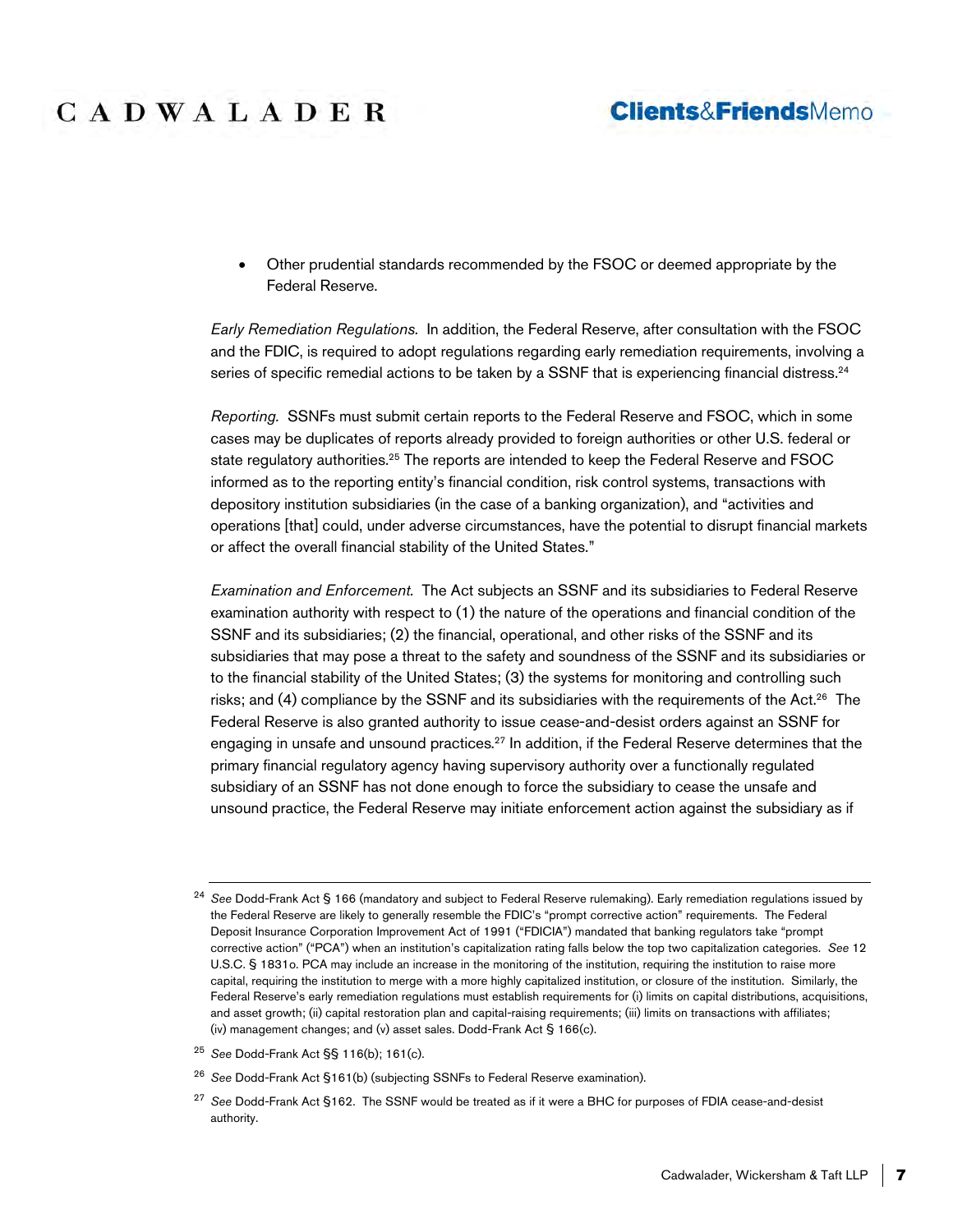#### **Clients&FriendsMemo**

the subsidiary were a BHC subject to Federal Reserve supervision.<sup>28</sup> Finally, the Federal Reserve is required to conduct annual "stress tests" of SSNFs to evaluate whether such entities have capital that is adequate on a total consolidated basis to absorb losses resulting from adverse economic conditions.<sup>29</sup>

*Financial Silos for SSNFs.* Bank regulation is largely premised on the concept of "the separation of banking and commerce" – that is, banks are confined to a fairly narrow range of activities, and companies that control banks (*i.e*., in most cases, Federal Reserve – regulated BHCs) and the other nonbank affiliates of banks are also confined to a limited range of activities permitted under the BHC Act.<sup>30</sup> SSNFs (which, by their nature, are not BHCs and therefore typically engage in a broader range of activities permitted to corporations generally) could not comply with the BHC Act's activity restrictions without significant divestitures or changes in their activities*.* 

The Act does not require an SSNF (or its parent) to conform its activities to Section 4 of the BHC Act or otherwise shed any activities not permissible for a BHC.<sup>31</sup> The Act does, however, authorize the Federal Reserve to require the "siloing" of any of the SSNF's BHC-eligible activities from the remainder of its activities*.* The Federal Reserve is authorized to issue regulations that would require any SSNF to create an intermediate holding company to "silo" all or a part of the activities of the SSNF that are deemed to be "financial in nature" under BHC Act Section  $4(k)$  – potentially compelling a significant restructuring of the SSNF*.* The Act further states that such "siloing" is mandatory where the Federal Reserve determines that, essentially, it would be difficult to properly supervise the "financial in nature" activities of the SSNF if such an intermediate holding company was not created.<sup>32</sup> The Act carves out from the siloing requirement any "internal financial activities" that are engaged in on behalf of the SSNF or an affiliate (such as the SSNF's internal treasury or accounts payable functions)*.* Further, the Act extends the Federal Reserve's "source of strength"

<sup>28</sup> *See* Dodd-Frank Act § 162(b)(2).

<sup>29</sup> *See* Dodd-Frank Act § 165(i). Note that the Act appears to confer very broad discretionary authority on the Federal Reserve to require stress testing of any "nonbank financial company," which as the term is defined in the act would include any U.S. or non-U.S. company that is engaged "predominantly" in activities that are "financial in nature" under BHC Act § 4(k).

<sup>30</sup> *See Some Concerns with the Regulation of Large Nonbank Holding Companies* (Cadwalader, June 3, 2010), *available at* http://www.cadwalader.com/assets/client\_friend/060310RegLargeNonBankHoldingCos.pdf. This memorandum was published before the Act was adopted and some of the specific concerns raised in the memorandum were addressed in the final version of the Act. Nonetheless, the general policy concern raised by the memorandum; *i.e.,* the absence of a clear policy justification for regulating entities that were neither banks nor controlled banks under a scheme of regulations designed for banks remains an issue.

<sup>31</sup> *See* Dodd-Frank Act § 167(a).

<sup>32</sup> *See* Dodd-Frank Act § 167(b)(1)(B).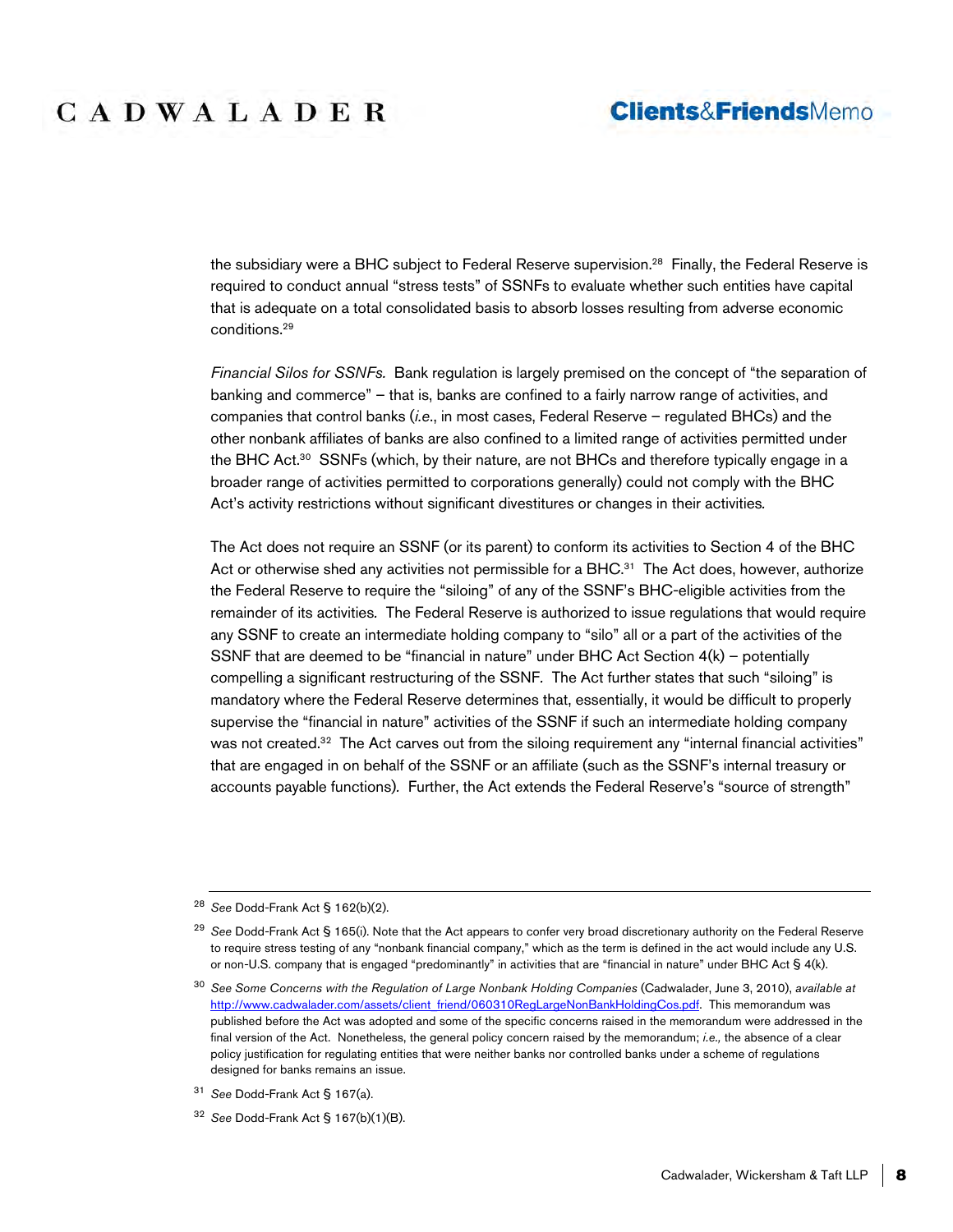#### **Clients&FriendsMemo**

doctrine to the SSNF's parent company, which would require the SSNF's parent company to provide financial support to the intermediate holding company*. 33*

Any forced siloing may have significant burdens associated with it, even beyond the need to undergo a corporate reorganization, and the variety of legal, accounting and tax issues that the reorganization itself may raise. For example, personnel, systems, facilities, licenses, documents, intercompany and third party agreements, expenses, etc. may need to be realigned to be consistent with the newly siloed financial activities.

*Limitation on Certain Acquisitions.* Section 163 of the Act subjects SSNFs to the prior approval requirements of the BHC Act with respect to certain transactions by the SSNF, including acquisition of shares or assets of a bank or BHC.<sup>34</sup> Thus, the Act effectively lowers the maximum ownership interest a SSNF can hold in a bank or thrift, from 24.9% (without filing a Section 3 application under the BHC Act) or 9.9% (without filing a Change-in-Bank Control Act application) to 4.9%. A further limitation that the Act imposes on SSNFs is a requirement that an SSNF give prior notice to the Federal Reserve regarding acquisitions of companies engaged in activities deemed to be "financial in nature," if the company to be acquired has assets in excess of \$10 billion. In short, this gives the Federal Reserve the authority to oversee the acquisition by a nonbank SSNF of another large nonbank financial company, a regulatory hurdle that would have to be accounted for in the accomplishment of virtually any strategic acquisition by an SSNF.

*Cessation of Activities.* The Act grants the Federal Reserve broad authority to require SSNFs to terminate certain activities and divest certain assets if the Federal Reserve determines that the SSNF poses a "grave threat" to U.S. financial stability.<sup>35</sup> Specifically, the Federal Reserve may: (1) limit the ability of the firm to merge with, acquire, consolidate with, or otherwise become affiliated with another company; (2) restrict the ability of the firm to offer a financial product or products; (3) require the company to terminate one or more activities; (4) impose conditions on the manner in which the company conducts one or more activities; or (5) require the company to sell or otherwise transfer assets or off-balance-sheet items to unaffiliated entities. The exercise of such

<sup>&</sup>lt;sup>33</sup> The Act states, "A company that directly or indirectly controls an intermediate holding company established under this section shall serve as a source of strength to its subsidiary intermediate holding company." Dodd-Frank Act § 167(b)(3). "Source of strength" is not defined in Section 167. Prior to the enactment of the Dodd-Frank Act, a "source of strength" doctrine was reflected solely in Federal Reserve Board regulations and not in the banking statutes; the regulations provide that "A bank holding company shall serve as a source of financial and managerial strength to its subsidiary banks ...." 12 C.F.R. § 225.4(a)(1). A separate provision of the Dodd-Frank Act codifies source of strength doctrine with respect to traditional bank holding companies, savings and loan holding companies, and holding companies for nonbank banks, but explicitly limits the obligation to serving as a "source of *financial* strength" to its depository institution subsidiaries. Dodd-Frank Act § 616(d).

<sup>34</sup> *See* Dodd-Frank Act § 163(a).

<sup>35</sup> *See* Dodd-Frank Act § 121.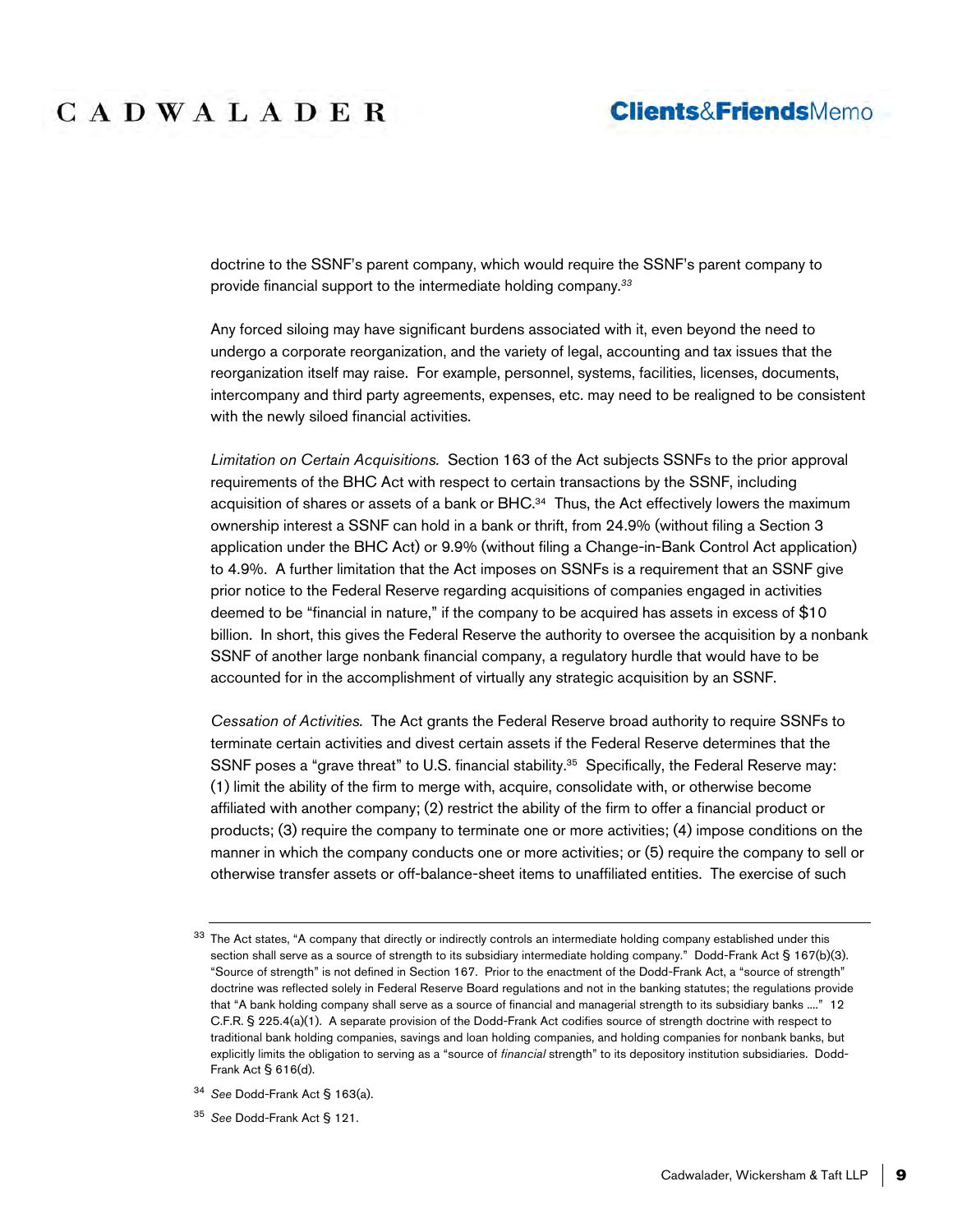### **Clients&FriendsMemo**

powers with respect to nonbank financial companies does not have a precedent and there is no way to know how the procedure by which they may be exercised, how frequently, or the criteria to be used in deciding to exercise the authority.

#### III. Securities Holding Companies

*Investment Bank Holding Company vs. Securities Holding Company.* Section 617 would eliminate the ability of a foreign entity to become an "investment bank holding company" subject to supervision by the SEC. Instead, Section 618 would create an elective "securities holding company" that would be supervised by the Federal Reserve. The purpose of these provisions is to create a framework for foreign securities companies operating in the U.S. to satisfy non-U.S. legal obligations that the foreign securities companies be subject to comprehensive consolidated supervision within the U.S.

To qualify as a "securities holding company," the entity must control one or more broker-dealers registered with the SEC, and must not otherwise be subject to supervision by the Federal Reserve or another federal banking agency. Section 618 directs the Federal Reserve to establish record keeping, reporting, examination, capital, and risk management requirements applicable to securities holding companies. Section 618 further subjects a securities holding company to the provisions of the BHC Act as if it were a BHC, with the exclusion of the activity and ownership restrictions of Section 4 of the BHC Act.<sup>36</sup>

This provision does not constitute a major change in law. Effectively, this provision shifts an authority that would previously have been exercised by the SEC (with respect to regulated brokerdealers that are intended to be subject to consolidated supervision but that are not part of BHCs) to the Federal Reserve, which is better staffed in regard to the supervision of holding companies. This provision does not apply to the regulation of any existing broker-dealers; *i.e.,* all of the existing broker-dealers that are subject to consolidated supervision are part of BHCs that are already regulated by the Federal Reserve and not by the SEC.

#### IV. Growth Limits

The Dodd-Frank Act expands the nationwide "concentration limits" first introduced upon the enactment of the Riegle-Neal Interstate Banking and Branching Act of 1994. That Act instituted a "nationwide deposit cap," precluding the Federal Reserve from approving any interstate acquisition of a bank or BHC if the resulting bank or BHC would hold more than 10% of nationwide deposits.<sup>37</sup>

<sup>36</sup> 12 U.S.C. § 1843.

<sup>37</sup> *See* 12 U.S.C. § 1842(d)(2).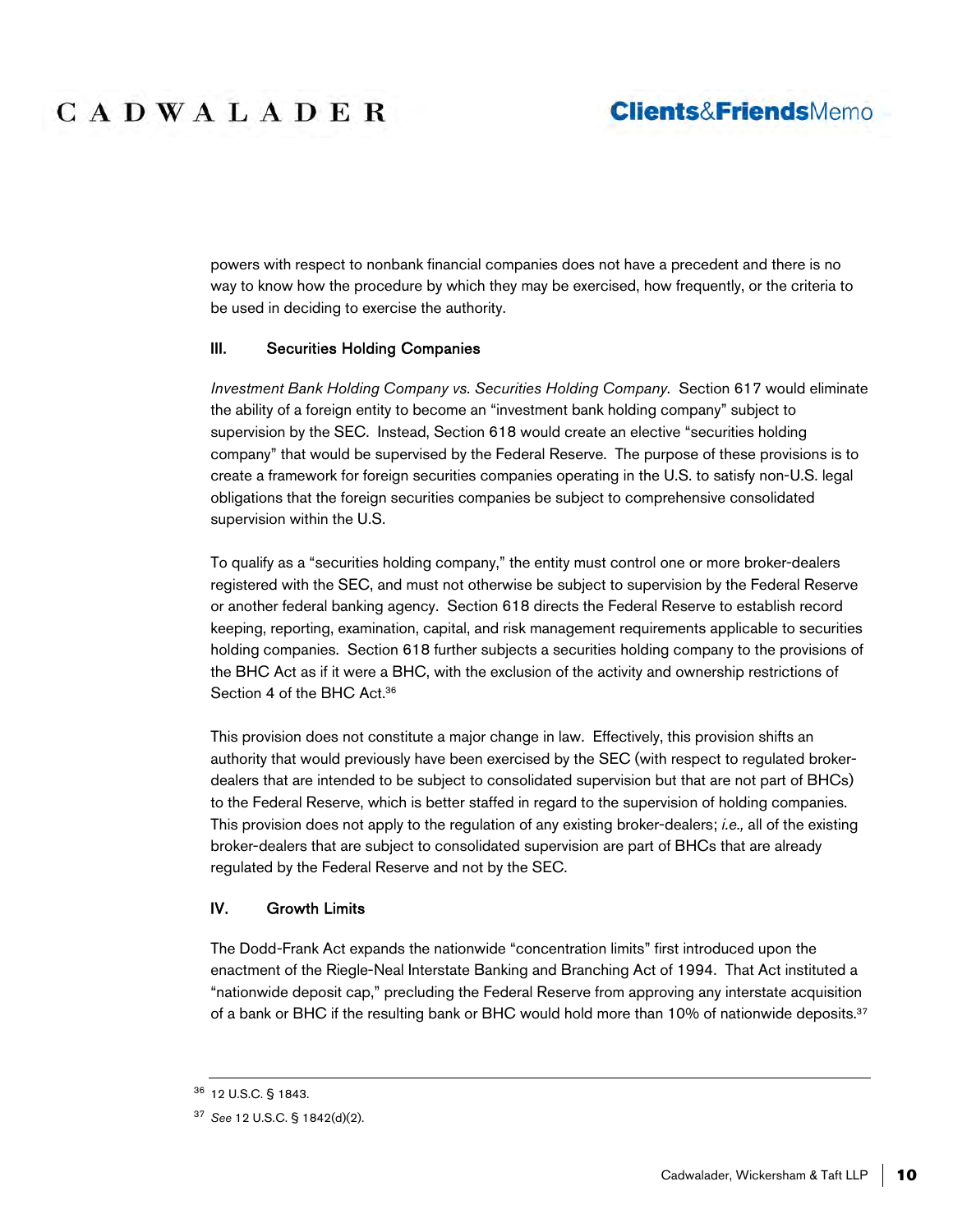*New Nationwide Liability-Based Cap Applicable to SSNFs.* Section 622 creates an entirely new concentration limit cap, calculated based on total liabilities and imposed on any acquisition (whether or not interstate) and applicable not only to BHCs but also to companies that control a nonbank bank and to SSNFs. Section 622 prohibits such a financial company (including an SSNF) from acquiring, acquiring substantially all the assets of, or merging or consolidating with, *any* other company (financial or otherwise) if, as a result of the transaction, the surviving financial company's total consolidated liabilities will exceed 10% of all of the consolidated liabilities of all financial companies. "Liabilities" is defined as the difference between the entity's risk-weighted assets and its total regulatory capital, and includes all consolidated liabilities of U.S.-based financial companies (including liabilities abroad) and all consolidated liabilities of foreign-based financial companies' U.S. operations. Within six months following enactment of the Dodd-Frank Act, the FSOC is required to conduct a study and render recommendations regarding any modifications to the liability-based concentration limit. The Federal Reserve is required to promulgate regulations implementing the new concentration limit within nine months thereafter.

#### V. The Volcker Rule

Section 619 of the Dodd-Frank Act enacts the so-called "Volcker Rule." The Volcker Rule has two prongs: (i) prohibiting "banking entities" from engaging in proprietary trading in certain securities (the "Prop Trading Restriction"); and (ii) prohibiting "banking entities" from sponsoring or investing in a hedge fund or private equity fund (the "Sponsoring and Investing Restriction"). These two prohibitions apply to "Banking Entities," which includes insured depository institutions, BHCs, entities treated as BHCs for purposes of the Act (such as foreign banks with a U.S. banking presence), holding companies of nonbank banks, and any affiliates of the preceding entities.

*SSNFs not Subject to Bar but Subject to Prudential Limits.* An SSNF that is not otherwise a banking entity generally is not subject to the two prohibitions of the Volcker Rule because SSNFs are not deemed to be within the definition of "Banking Entity." However, the Federal Reserve is required to adopt rules regarding capital requirements and quantitative limits with respect to the proprietary trading and fund investment activities of SSNFs. If any divestitures are required in accordance with such rules, an SSNF would have a two-year phase-in period for disposal of the investments (with extensions of up to three years) from the date the firm is designated an SSNF.

*Study, Rules and Effectiveness.* Within six months after the Act's enactment, the FSOC is required to conduct a study regarding the limits imposed by the Volcker Rule and provide recommendations on implementing the Volcker Rule's provisions. Within nine months after the FSOC study, the federal banking agencies, the SEC, and the CFTC would be required to adopt coordinated final regulations implementing the Volcker Rule, consistent with the recommendations and modifications of the FSOC. The provisions of the Volcker Rule become effective twelve months after the